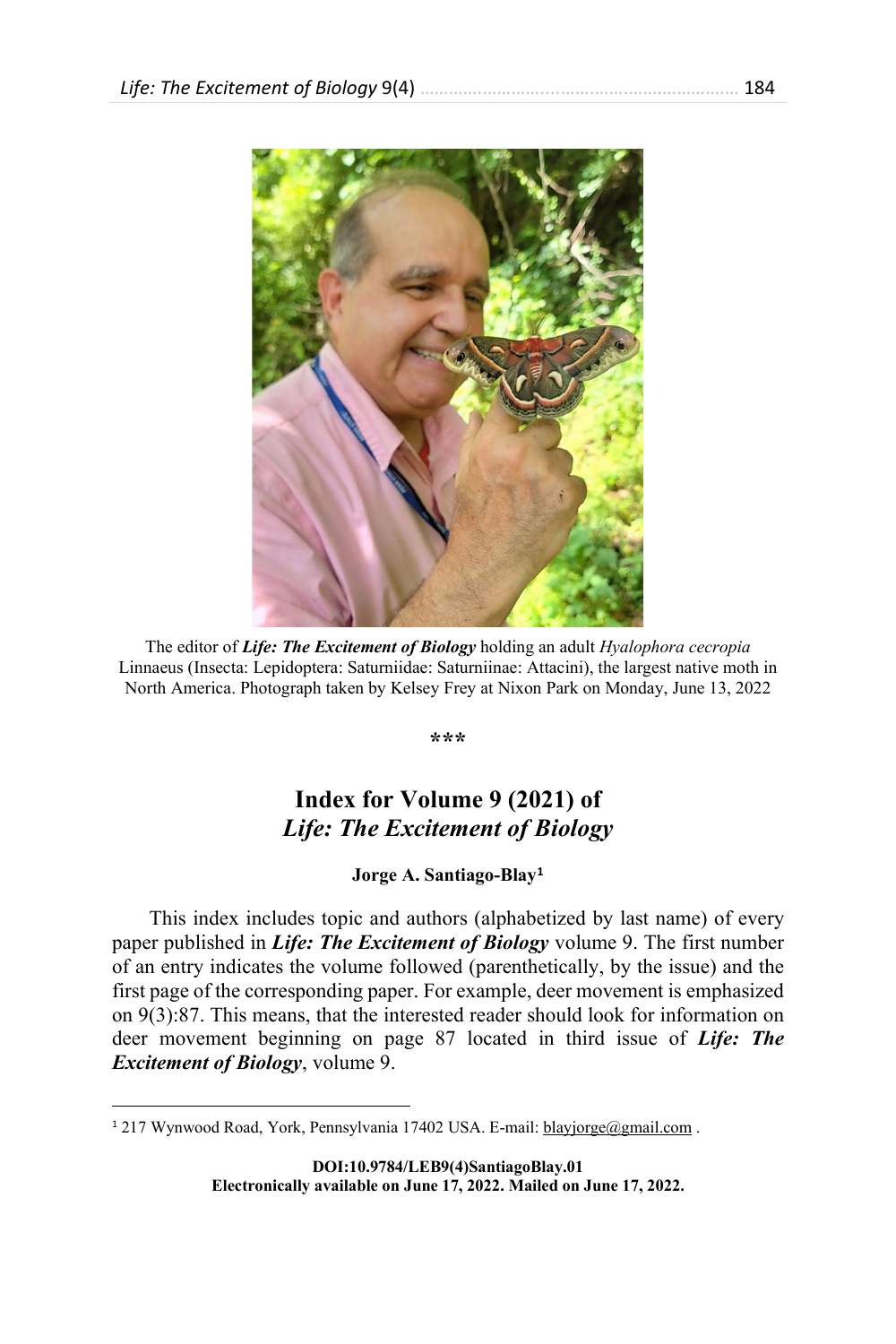| Amur Honeysuckle  9(4):146                              |  |
|---------------------------------------------------------|--|
| Andrena (Andrena) cornelli $9(2):29$                    |  |
| Andrena (Andrena) mandibularis  9(2):29                 |  |
|                                                         |  |
|                                                         |  |
| Andrena (Melandrena) vicina  9(2):29                    |  |
| Andrena neonana  9(2):29                                |  |
|                                                         |  |
| Andrena (Plastandrena) crataegi  9(2):29                |  |
|                                                         |  |
|                                                         |  |
|                                                         |  |
|                                                         |  |
|                                                         |  |
|                                                         |  |
|                                                         |  |
|                                                         |  |
|                                                         |  |
| Augochloropsis (Paraugochloropsis)<br>metallica 9(2):29 |  |
|                                                         |  |
|                                                         |  |
|                                                         |  |
|                                                         |  |
|                                                         |  |
|                                                         |  |
|                                                         |  |
|                                                         |  |
|                                                         |  |
| Cercis canadensis  9(1):27, 9(2)83                      |  |
|                                                         |  |
| Chromatic aberrations  9(3):121                         |  |
| Chromatic variations  9(3):121                          |  |
| Climate change  9(3):121, 9(4):146                      |  |
|                                                         |  |
|                                                         |  |
|                                                         |  |
|                                                         |  |
| Colón Archilla, Alfredo D.  9(3):121                    |  |
| Conservation biology  9(4):146                          |  |
| Contreras, Tayde A.  9(2):155                           |  |
|                                                         |  |
|                                                         |  |
|                                                         |  |
|                                                         |  |
|                                                         |  |
|                                                         |  |
| Deer Hunters Folklore  9(3)87                           |  |
|                                                         |  |
| Eastern United States of America                        |  |
|                                                         |  |
|                                                         |  |
|                                                         |  |
| Eastern Redbud $9(1):27,9(2)83$                         |  |
|                                                         |  |
|                                                         |  |
|                                                         |  |

| Engaging volunteers in research  9(1):24                                                                                                                      |  |
|---------------------------------------------------------------------------------------------------------------------------------------------------------------|--|
|                                                                                                                                                               |  |
|                                                                                                                                                               |  |
| Finding the Mother Tree (Book Review)                                                                                                                         |  |
|                                                                                                                                                               |  |
|                                                                                                                                                               |  |
|                                                                                                                                                               |  |
| Frey, Kelsey A. 9(1):24                                                                                                                                       |  |
|                                                                                                                                                               |  |
| Geographical redistribution  9(3):133                                                                                                                         |  |
|                                                                                                                                                               |  |
|                                                                                                                                                               |  |
|                                                                                                                                                               |  |
| Higher elevation ecosystems  9(3):133                                                                                                                         |  |
|                                                                                                                                                               |  |
|                                                                                                                                                               |  |
| Hylaeus (Metziella) sparsus  9(2):29                                                                                                                          |  |
|                                                                                                                                                               |  |
|                                                                                                                                                               |  |
|                                                                                                                                                               |  |
|                                                                                                                                                               |  |
| Index to Life: The Excitement of Biology,                                                                                                                     |  |
|                                                                                                                                                               |  |
|                                                                                                                                                               |  |
|                                                                                                                                                               |  |
|                                                                                                                                                               |  |
|                                                                                                                                                               |  |
|                                                                                                                                                               |  |
|                                                                                                                                                               |  |
|                                                                                                                                                               |  |
|                                                                                                                                                               |  |
| Kwasniewski, Hayley  9(3):133                                                                                                                                 |  |
|                                                                                                                                                               |  |
|                                                                                                                                                               |  |
|                                                                                                                                                               |  |
|                                                                                                                                                               |  |
| Lainvert, Joseph D. Allictus) abanci<br>Lasioglossum (Dialictus) abanci<br>Assioglossum (Dialictus) cattellae<br>Assioglossum (Dialictus) cattellae<br>(2):29 |  |
|                                                                                                                                                               |  |
|                                                                                                                                                               |  |
|                                                                                                                                                               |  |
| $\frac{Lasioglossum}{(Hemihalictus)}$ birkmanni                                                                                                               |  |
|                                                                                                                                                               |  |
|                                                                                                                                                               |  |
|                                                                                                                                                               |  |
|                                                                                                                                                               |  |
| Lonicera maackii  9(4):146                                                                                                                                    |  |
|                                                                                                                                                               |  |
| Marado marado n. sp.  9(1):6                                                                                                                                  |  |
| Marmota flaviventris  9(3):133                                                                                                                                |  |
|                                                                                                                                                               |  |
|                                                                                                                                                               |  |
|                                                                                                                                                               |  |
| Molina-Opio, Alberto  9(3):121                                                                                                                                |  |
|                                                                                                                                                               |  |
|                                                                                                                                                               |  |
|                                                                                                                                                               |  |
| Movements of deer correlated with<br>meteorological events?  9(3):87                                                                                          |  |